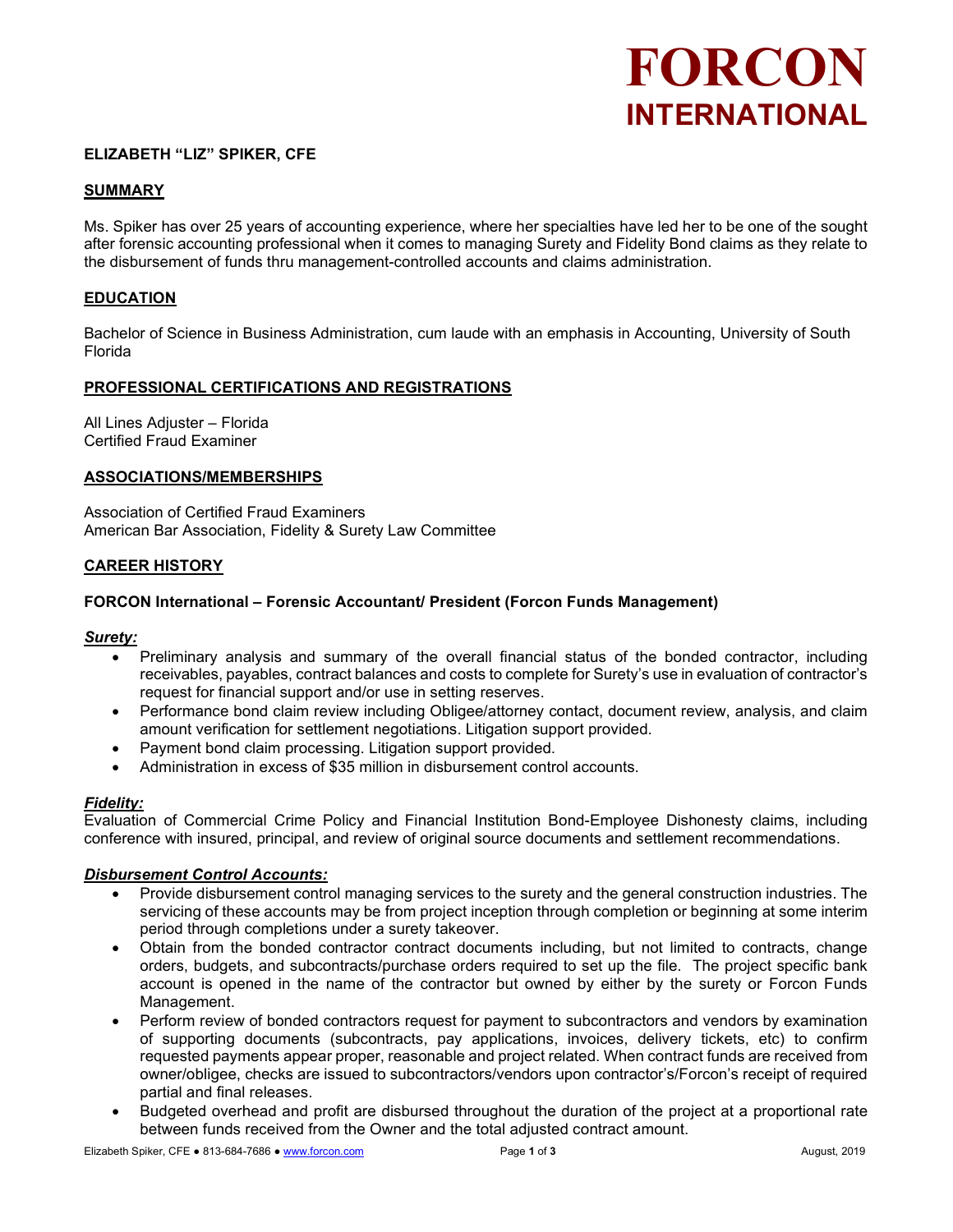

# Professional Accounting & Consulting Services – Senior Accountant

Provided financial accounting services for corporations and corporate/individual income taxes.

# JoAnn Branagan, C.P.A. – Senior Staff Accountant/Office Manager

Provided accounting services for construction company's accounts.

#### Kenneth Haller, C.P.A./Philip Shenkman, C.P.A.– Financial Accountant

Providing financial accounting services on accounts for corporate/individual income taxes, collection agency services and construction companies.

# Elizabeth E. Spiker – Independent Consultant

Provided independent consultant remote controller services to General Contractors, Subcontracts, Not for Profit Organizations and Corporate and Individual income tax assistance.

# HIGHLIGHTED SURETY PROJECT EXPOSURE

| <b>Contractor Type</b> | Location                                        | <b>Scope of Services</b>                                                                                                                                                                                                                                                                                                                                                                                                                                                                                   |
|------------------------|-------------------------------------------------|------------------------------------------------------------------------------------------------------------------------------------------------------------------------------------------------------------------------------------------------------------------------------------------------------------------------------------------------------------------------------------------------------------------------------------------------------------------------------------------------------------|
| Civil - Heavy<br>Road  | Georgia, Florida (175+)                         | Co-Managed Forcon accounting and construction team for<br>completion of 45 projects totaling \$260 million and 152 projects<br>totaling \$137 million in punch list closeout; processed payment<br>bond claims of \$25 million through funds disbursement. Witness<br>for Surety in the indemnity action with a judgement in favor of<br>Surety.                                                                                                                                                           |
| General                | Central Florida (13)                            | Surety supported Principal: Joint Control Account Administration<br>of Receipts and Disbursements of \$18 million.                                                                                                                                                                                                                                                                                                                                                                                         |
| Electrical             | Florida, Georgia, N.<br>Carolina, Virginia (40) | Forcon team manager assisting Surety on several defaults.<br>Scope included initial books and records review, loss estimate,<br>performance bond claim review and analysis in excess of \$35<br>million. Payment bond claim review.                                                                                                                                                                                                                                                                        |
| Drywall                | Florida (8)                                     | Extensive Financial Investigation of \$10M in bonded obligations.<br>Investigated \$5M in Performance and Payment bond claims.<br>Numerous claims by unpaid employees; prepared and<br>transmitted all necessary Federal and State payroll tax forms.<br>Two projects involved Surety assisted completion with CTC<br>including payroll administration, material acquisition, etc. Involved<br>in document discovery for pending litigation, assisted in<br>negotiation and final settlement with Obligee. |
| General                | State of Florida                                | Financial consultant on Forcon team. Financial Investigation.<br>Review and process of payment bond claims. Directly involved<br>in extensive completion negotiations with public owner.                                                                                                                                                                                                                                                                                                                   |
| <b>Sitework</b>        | Georgia (3)                                     | Limited Financial Investigation within the constraints of a<br>Bankruptcy filing. Review and processing of payment bond<br>claims and settlement on performance claims of public and<br>private owners.                                                                                                                                                                                                                                                                                                    |
| <b>Bridgework</b>      | FDOT(2)                                         | Extensive Financial<br>Investigation;<br>Joint Control Account<br>Administration of Receipts and Disbursements; payment bond<br>claim review in excess of \$550K; Review and recommendation<br>for payment of completion contractor(s) requisitions.                                                                                                                                                                                                                                                       |